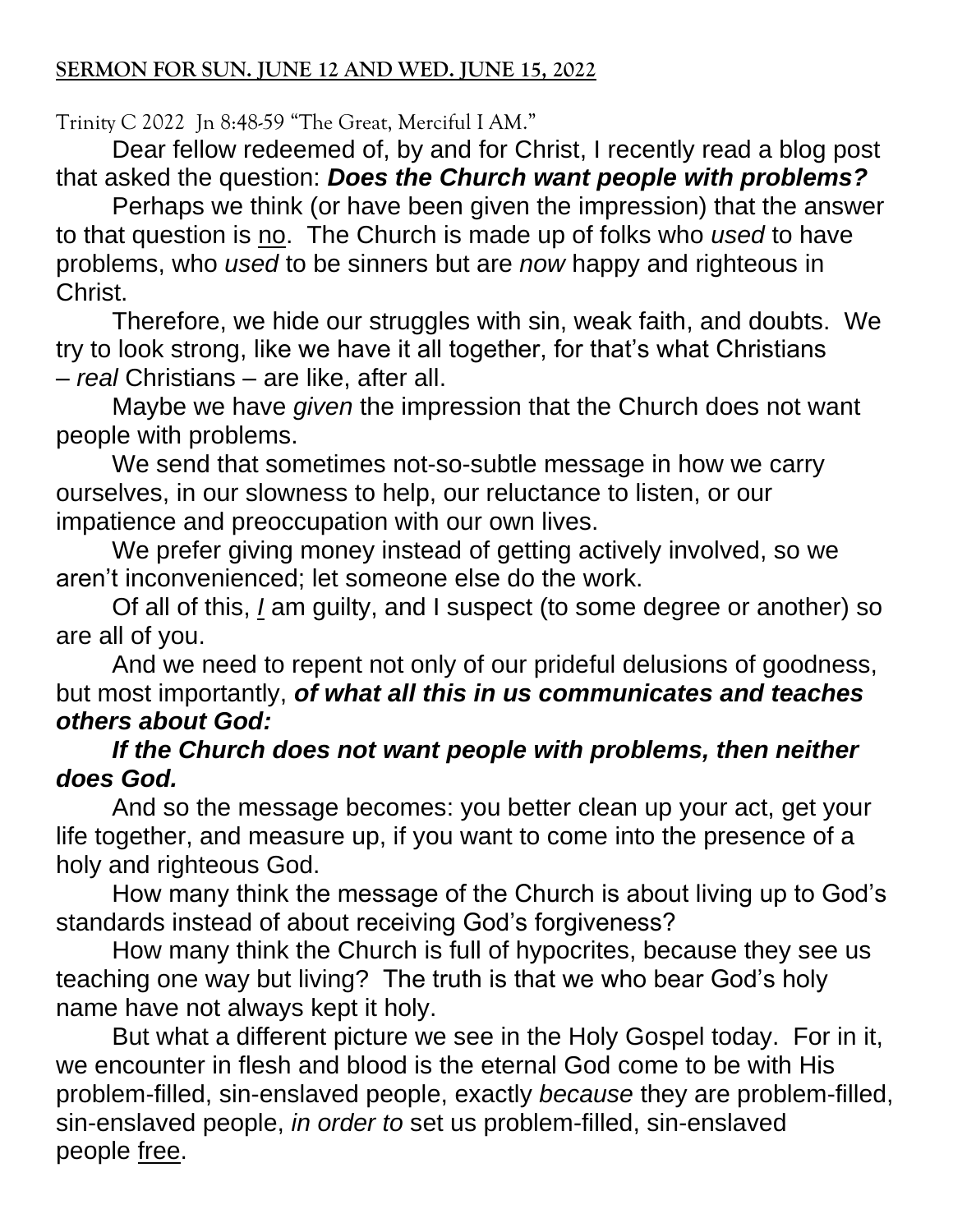Jesus came to defeat the enemies that had gotten the best of us– namely, sin, death, and the devil – and restore us with His forgiveness, life, and salvation.

**And He does so because this is who He is.** Unlike us, with God. words and deeds are *not* two different things *– who He is, is what He does, and what He does is who He is.* 

And so, in Jesus, we see God as He truly is – our God who wants people with problems because He loves us.

And on this Holy Trinity Sunday, we remember and confess that this is who God is and has always been.

God has *always* been working for us. Jesus is the one whom all the Old Testament prophets foresaw.

And so that is what Jesus is saying when He tells the Jews: *"***Truly, truly, I say to you, before Abraham was, I AM."**

Jesus is telling them that I AM the one who created all things. I AM the one who confronted Adam and Eve after they sinned. I AM the one who told Noah to build an ark.

I AM the one who not only *saw* Abraham and *knew* him but *called* him and made a covenant with him. I AM the one who wrestled with Jacob.

I AM the one who spoke to Moses out of the burning bush and revealed to him this name, *my* name.

I AM the one who brought the people of Israel out of Egypt.

I AM the one who divided the Red Sea, fed them with manna, and gave them water from a rock to drink in the wilderness.

I AM the One who fought for them to deliver the land I'd promised them.

I AM the one who dwelt with them in the Tabernacle and the Temple. The one who gave Solomon his wisdom.

I AM the one who consumed Elijah's sacrifice before the priests of Baal on Mt. Carmel. I AM the one who Isaiah saw and trembled before.

And now – *now* – I AM with you in flesh and blood. *Your* flesh and blood. just as I have served you and kept you for so long, so now I have come to join myself to you and save you. Once and for all.

I have come to take your sin and its penalty upon myself. To take your place under the Law and fulfill it.

I have come to take your place in death and destroy its power in my resurrection. That my problem-filled, sin-enslaved people may live – forgiven and free, both now and forever.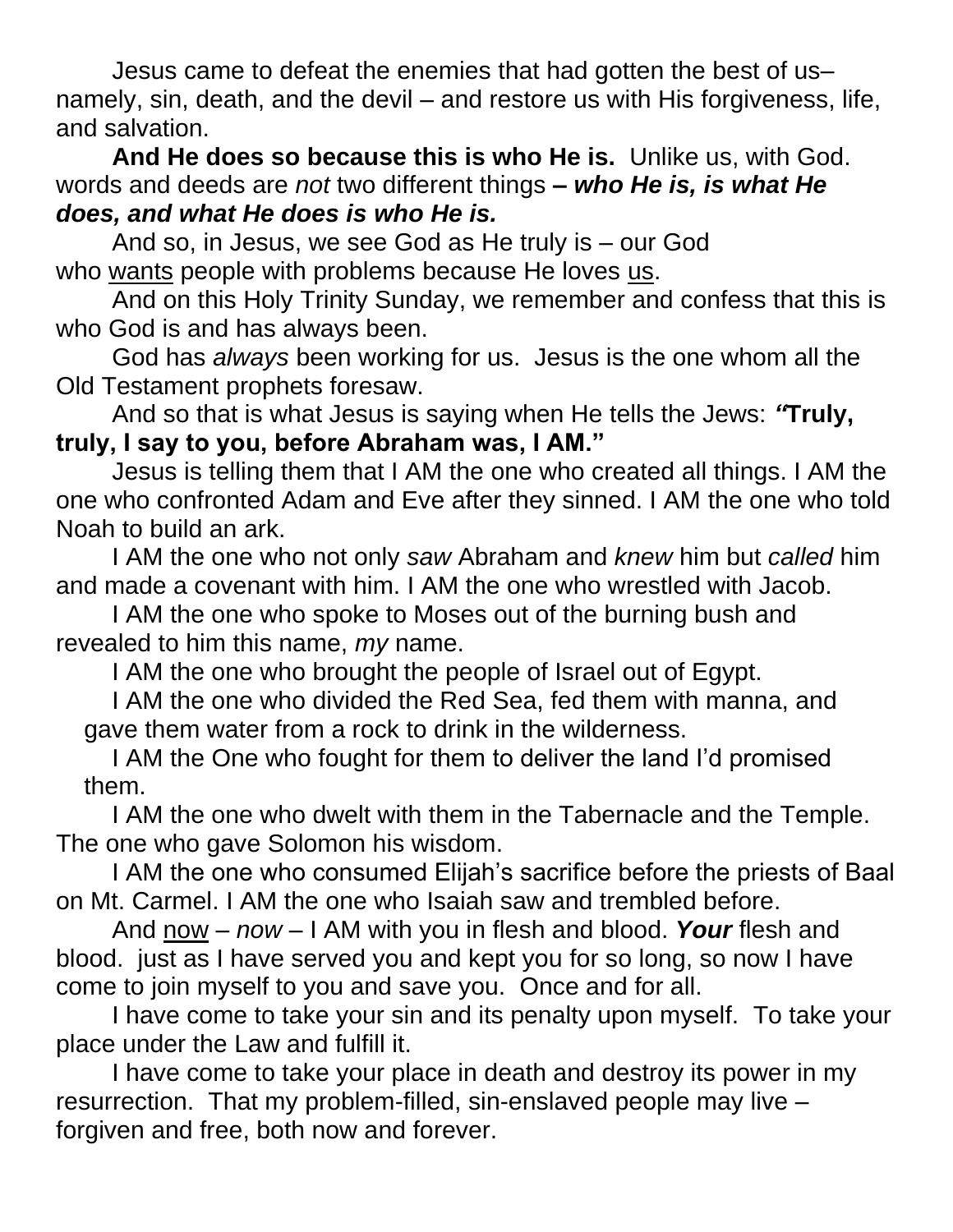And that's what happened just a few minutes ago, the Great I AM, Father, Son and Holy Spirit claimed little Mason to be His child. Mason looked alive all right, but he was dead spiritually. He was a born a child of men, but is now reborn a child of God who promised to be with Mason all the days of his life. **PAUSE**

The Jews could not understand or accept; *a God who comes and serves us!* **–** so they called Him a hated Samaritan, accused them of being demon possessed and crazy, and picked up stones to kill Him.

But do not judge those Jews, for we must confess that such a God does not make sense to us either.

Why would a holy God love lawbreakers, serve sinners, and die for the likes of you and me? We, who repent so little and try to earn so much? We who take His forgiveness for granted? We who profane the holy name given to us?

Yet look! What divine patience and love Jesus shows – with the Jews then, and with us today – not leaving them to the demons they accused Him of having, nor throwing stones in return, nor condemning us in our unbelief but bearing with us.

Patiently, lovingly, that what we sinners cannot understand, we might yet – through the power of the Holy Spirit *believe*.

Believe that such selfless love is possible and that God shows us His glory not by remaining up in Heaven but by coming down from Heaven to save us.

The Almighty shows His strength by becoming weak. The object of universal praise in heaven demonstrates His greatness by coming to serve.

And so the Father sends His Son into the world, to bear our sin and be our Savior. And the Father and Son send the Spirit into the world, to give us the gift of faith and be our teacher, reminding us of all the words Jesus told his disciples.

And yet, as we confess, there are not three gods, but one God. One God in three persons and three persons in one God, **working as one** for us and for our salvation.

For this is who He is. Not only our Creator but also our Redeemer and Sanctifier.

And this great God, the great I AM, who came in our flesh and blood and ascended the cross to shed His blood and die on that altar of wood for the forgiveness of our sins…